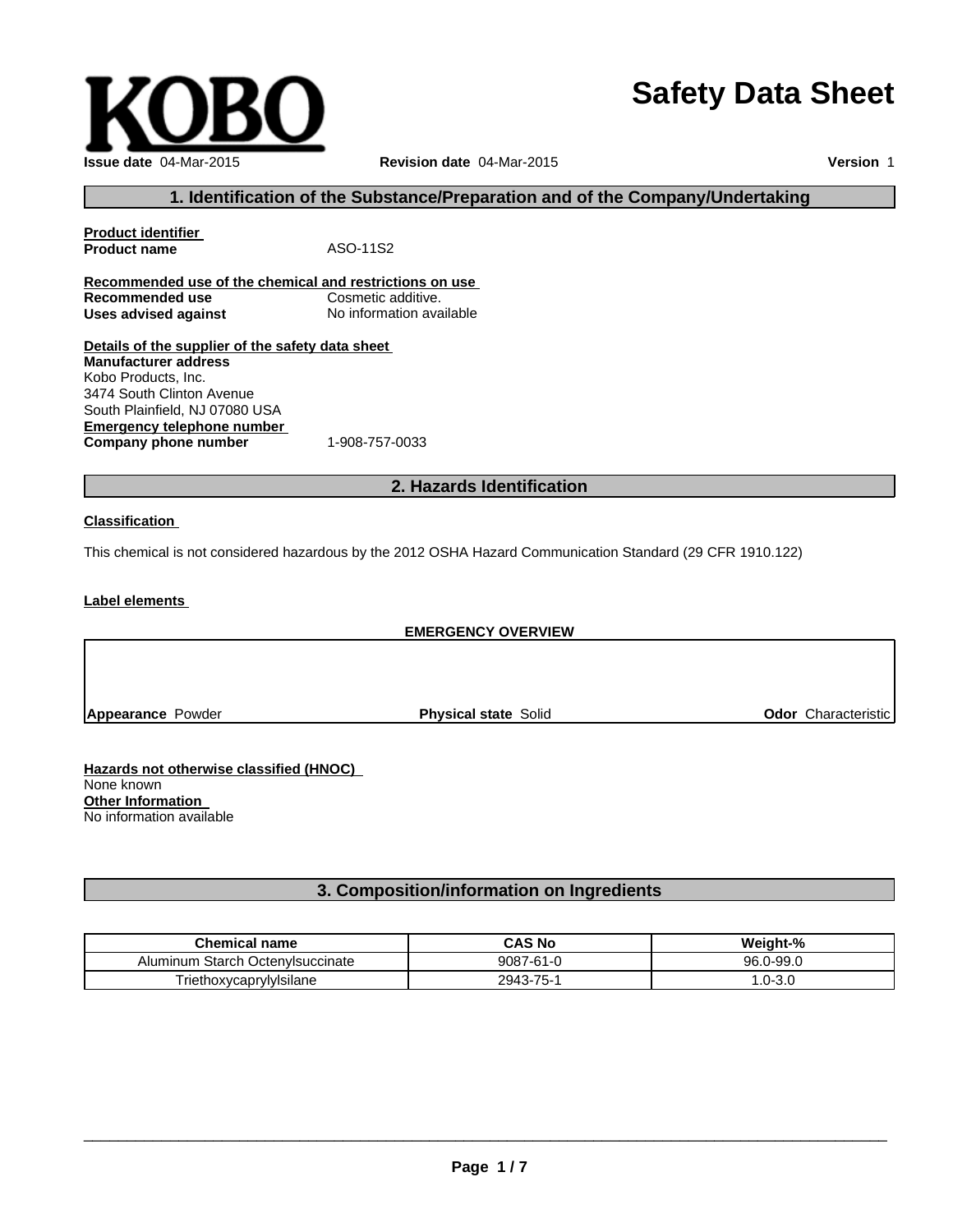#### **4. First aid measures**

 $\_$  , and the set of the set of the set of the set of the set of the set of the set of the set of the set of the set of the set of the set of the set of the set of the set of the set of the set of the set of the set of th

#### **First aid measures**

| <b>General advice</b>                                       | If symptoms persist, call a physician.                                                                                             |
|-------------------------------------------------------------|------------------------------------------------------------------------------------------------------------------------------------|
| Eye contact                                                 | Rinse immediately with plenty of water, also under the eyelids, for at least 15 minutes. If<br>symptoms persist, call a physician. |
| <b>Skin contact</b>                                         | Wash off immediately with soap and plenty of water while removing all contaminated<br>clothes and shoes.                           |
| <b>Inhalation</b>                                           | Remove to fresh air. If breathing is irregular or stopped, administer artificial respiration.                                      |
| Ingestion                                                   | If swallowed, do not induce vomiting: seek medical advice immediately and show this<br>container or label.                         |
| Self-protection of the first aider                          | Use personal protective equipment as required.                                                                                     |
| Most important symptoms and effects, both acute and delayed |                                                                                                                                    |
| <b>Symptoms</b>                                             | No known effects under normal use conditions.                                                                                      |
|                                                             | Indication of any immediate medical attention and special treatment needed                                                         |
| Note to physicians                                          | Effects of exposure (inhalation, ingestion or skin contact) to substance may be delayed.                                           |

#### **5. Fire-fighting measures**

#### **Suitable extinguishing media**

Use extinguishing measures that are appropriate to local circumstances and the surrounding environment.

#### **Unsuitable extinguishing media** No information available.

#### **Specific hazards arising from the chemical**

None in particular.

**Explosion data Sensitivity to mechanical impact** None. **Sensitivity to static discharge** None.

#### **Protective equipment and precautions for firefighters**

Use personal protective equipment as required.

#### **6. Accidental release measures**

#### **Personal precautions, protective equipment and emergency procedures**

| <b>Personal precautions</b>                          | Use personal protective equipment as required. Avoid contact with eyes. Wash thoroughly<br>after handling. |
|------------------------------------------------------|------------------------------------------------------------------------------------------------------------|
| For emergency responders                             | Use personal protective equipment as required.                                                             |
| <b>Environmental precautions</b>                     | Collect spillage. Do not allow into any sewer, on the ground or into any body of water.                    |
| Methods and material for containment and cleaning up |                                                                                                            |
| <b>Methods for containment</b>                       | Prevent further leakage or spillage if safe to do so.                                                      |
| Methods for cleaning up                              | Avoid creating dust. Sweep up and shovel into suitable containers for disposal.                            |
| Prevention of secondary hazards                      | Clean contaminated objects and areas thoroughly observing environmental regulations.                       |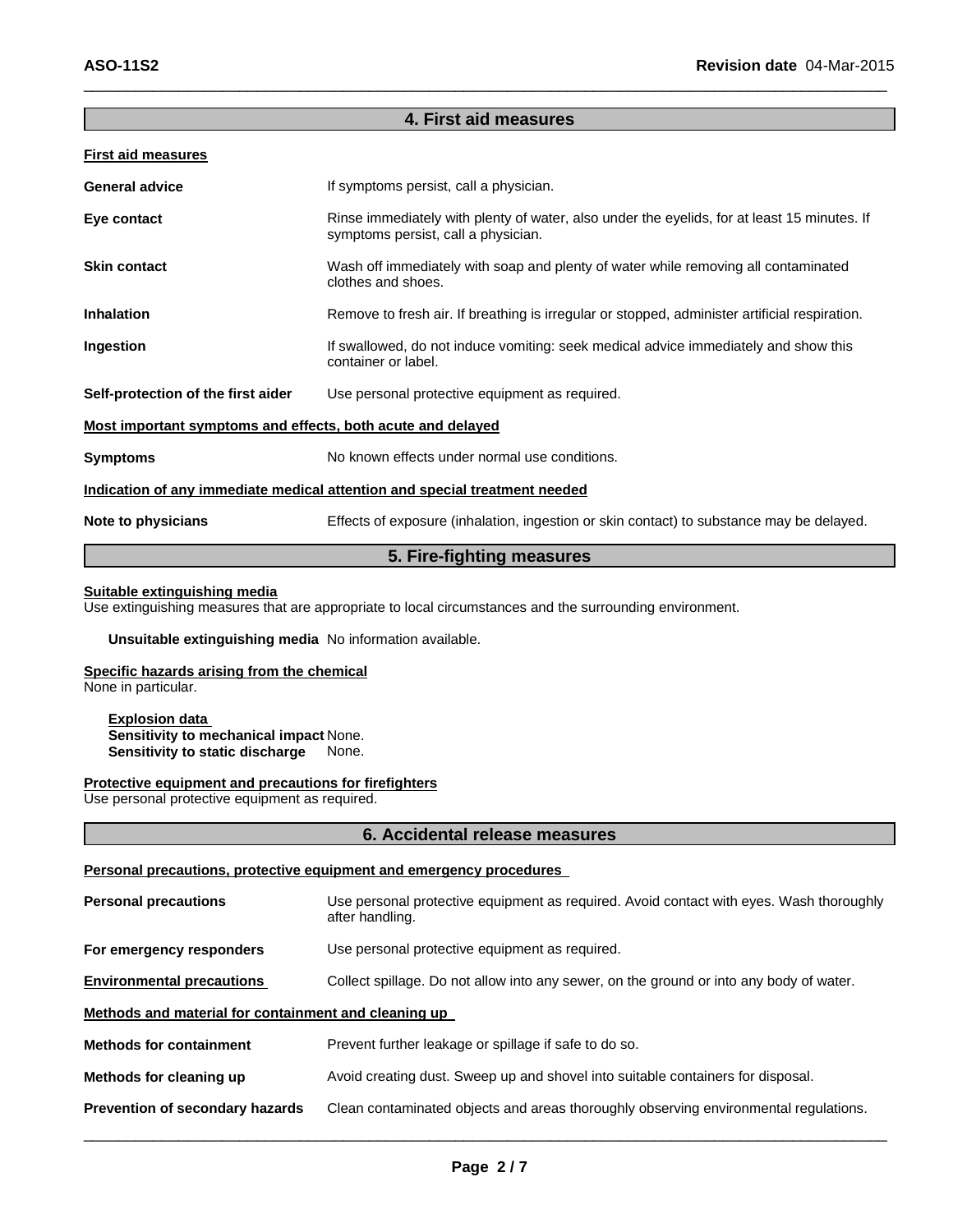| 7. Handling and Storage                                      |                                                                                                                      |  |
|--------------------------------------------------------------|----------------------------------------------------------------------------------------------------------------------|--|
| <b>Precautions for safe handling</b>                         |                                                                                                                      |  |
| Advice on safe handling                                      | Use personal protective equipment as required. Use only in well-ventilated areas. Wash<br>thoroughly after handling. |  |
| Conditions for safe storage, including any incompatibilities |                                                                                                                      |  |
| <b>Storage conditions</b>                                    | Keep container tightly closed in a dry and well-ventilated place. Store at ambient conditions.                       |  |
| Incompatible materials                                       | Strong oxidizing agents. Strong acids.                                                                               |  |
|                                                              |                                                                                                                      |  |
|                                                              | 8. Exposure Controls/Personal Protection                                                                             |  |

 $\_$  , and the set of the set of the set of the set of the set of the set of the set of the set of the set of the set of the set of the set of the set of the set of the set of the set of the set of the set of the set of th

| <b>Control parameters</b>               |                                                                                                                    |
|-----------------------------------------|--------------------------------------------------------------------------------------------------------------------|
| <b>Exposure guidelines</b>              | Not applicable.                                                                                                    |
| <b>Appropriate engineering controls</b> |                                                                                                                    |
| <b>Engineering controls</b>             | Ensure adequate ventilation, especially in confined areas.                                                         |
|                                         | Individual protection measures, such as personal protective equipment                                              |
| <b>Eye/face protection</b>              | Wear safety glasses with side shields (or goggles).                                                                |
| Skin and body protection                | Wear protective gloves and protective clothing.                                                                    |
| <b>Respiratory protection</b>           | In case of insufficient ventilation, wear suitable respiratory equipment.                                          |
| <b>General hygiene considerations</b>   | Handle in accordance with good industrial hygiene and safety practice. Wash contaminated<br>clothing before reuse. |

# **9. Physical and Chemical Properties**

# **Information on basic physical and chemical properties**

| Values<br><b>Property</b><br>Remarks •                      |  |
|-------------------------------------------------------------|--|
| No information available<br>рH                              |  |
| No information available<br>Melting point/freezing point    |  |
| Boiling point / boiling range<br>No information available   |  |
| No information available<br><b>Flash point</b>              |  |
| <b>Evaporation rate</b><br>No information available         |  |
| Flammability (solid, gas)<br>No information available       |  |
| <b>Flammability limit in air</b>                            |  |
| Upper flammability limit<br>No information available        |  |
| No information available<br>Lower flammability limit        |  |
| No information available<br>Vapor pressure                  |  |
| No information available<br>Vapor density                   |  |
| No information available<br><b>Specific gravity</b>         |  |
| <b>Water solubility</b><br>Insoluble in water               |  |
| No information available<br>Solubility in other solvents    |  |
| <b>Partition coefficient</b><br>No information available    |  |
| No information available<br><b>Autoignition temperature</b> |  |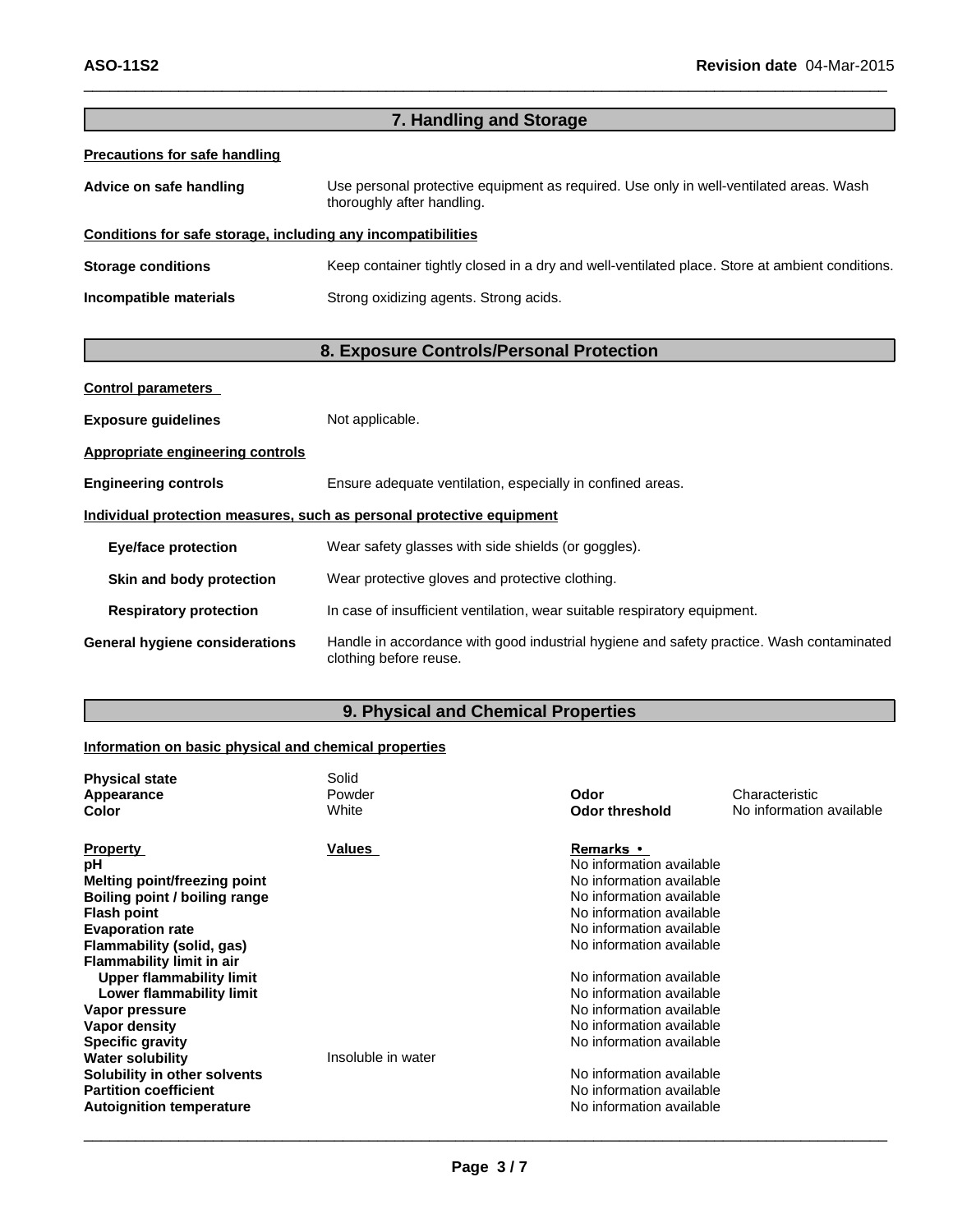**Kinematic viscosity Decomposition temperature Dynamic viscosity Dynamic viscosity No information available No** information available **Explosive properties Oxidizing properties**

**Other Information**

**Softening point** No information available<br> **Molecular weight** No information available **Molecular weight**<br> **VOC content (%)**<br>
No information available<br>
No information available **VOC content (%)**<br> **Content (%)**<br>
No information available<br>
No information available **Density Density No information available**<br> **Bulk density No information available No information available** 

No information available No information available No information available No information available

# **10. Stability and Reactivity**

 $\_$  , and the set of the set of the set of the set of the set of the set of the set of the set of the set of the set of the set of the set of the set of the set of the set of the set of the set of the set of the set of th

#### **Reactivity** No data available

**Chemical stability** Stable under normal conditions.

### **Possibility of hazardous reactions**

None under normal processing.

**Hazardous polymerization** Hazardous polymerization does not occur.

**Conditions to avoid** None known.

**Incompatible materials** Strong oxidizing agents. Strong acids.

**Hazardous decomposition products** None under normal use conditions.

### **11. Toxicological Information**

#### **Information on likely routes of exposure**

#### **Product information**

| <b>Inhalation</b>   | No data available. |
|---------------------|--------------------|
| Eye contact         | No data available. |
| <b>Skin contact</b> | No data available. |
| Ingestion           | No data available. |

#### **Component information**

| <b>Chemical name</b>                 | Oral LD50                                           | <b>Dermal LD50</b>          | <b>Inhalation LC50</b> |
|--------------------------------------|-----------------------------------------------------|-----------------------------|------------------------|
| Triethoxycaprylylsilane<br>2943-75-1 | Rat<br>10060 µL/kg<br>$\overline{\phantom{0}}$<br>- | Rabbit<br>$= 5910 \mu L/kg$ |                        |

#### **Information on toxicological effects**

**Symptoms** No information available.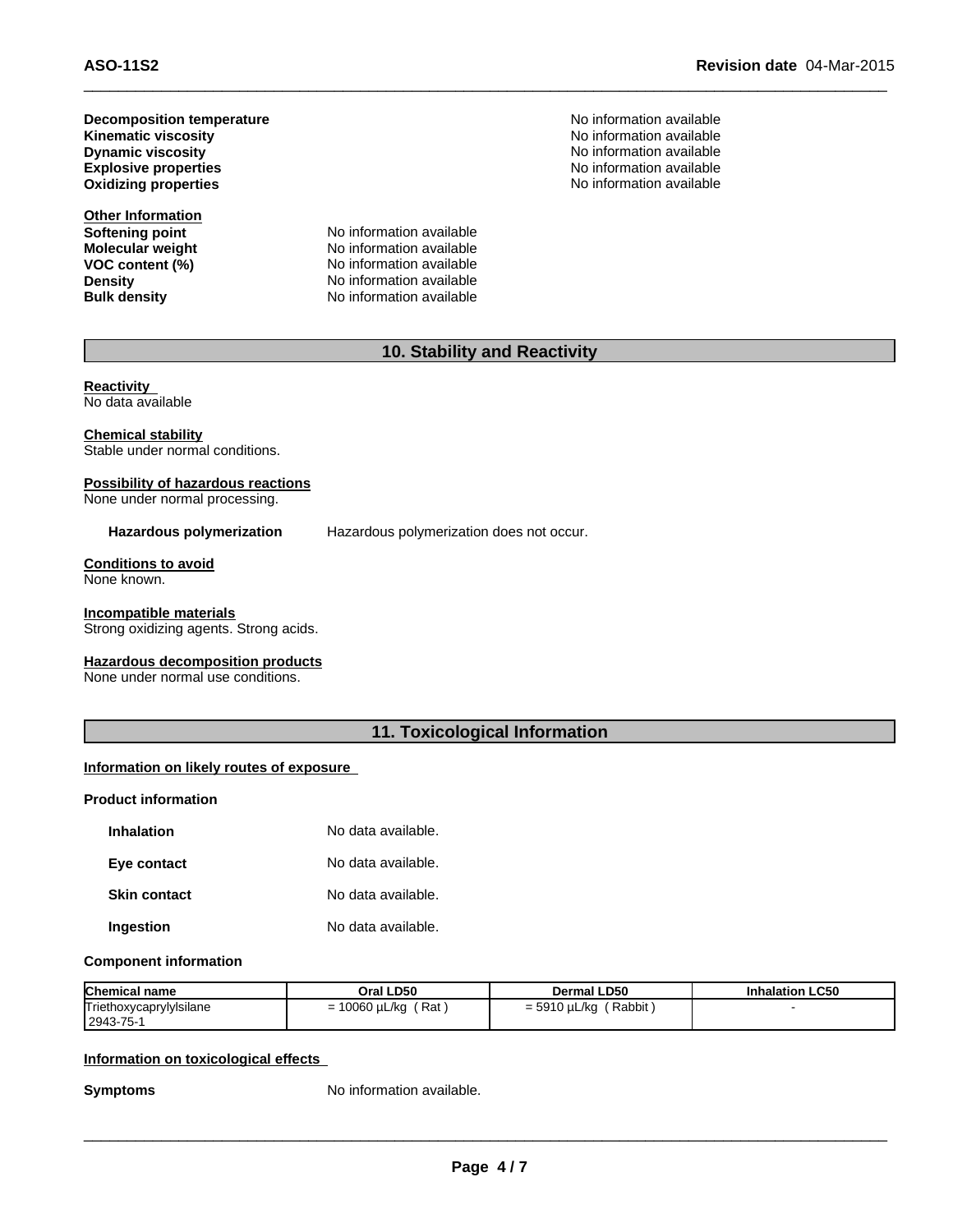#### **Delayed and immediate effects as well as chronic effects from short and long-term exposure**

| <b>Skin corrosion/irritation</b>                                                                                             | No information available.                                                                                                        |
|------------------------------------------------------------------------------------------------------------------------------|----------------------------------------------------------------------------------------------------------------------------------|
| Serious eye damage/eye irritation                                                                                            | No information available.                                                                                                        |
| <b>Irritation</b>                                                                                                            | No information available.                                                                                                        |
| <b>Corrosivity</b>                                                                                                           | No information available.                                                                                                        |
| <b>Sensitization</b>                                                                                                         | No information available.                                                                                                        |
| Germ cell mutagenicity                                                                                                       | No information available.                                                                                                        |
| Carcinogenicity                                                                                                              | This product does not contain any carcinogens or potential carcinogens as listed by OSHA,                                        |
| <b>Reproductive toxicity</b><br><b>STOT - single exposure</b><br><b>STOT - repeated exposure</b><br><b>Aspiration hazard</b> | IARC or NTP.<br>No information available.<br>No information available.<br>No information available.<br>No information available. |

 $\_$  , and the set of the set of the set of the set of the set of the set of the set of the set of the set of the set of the set of the set of the set of the set of the set of the set of the set of the set of the set of th

# **12. Ecological Information**

**Ecotoxicity** None known

#### **Persistence and degradability**

No information available.

#### **Bioaccumulation**

No information available.

**Other adverse effects** No information available

### **13. Disposal Considerations**

| Waste treatment methods   |                                                                                                        |
|---------------------------|--------------------------------------------------------------------------------------------------------|
| <b>Disposal of wastes</b> | Disposal should be in accordance with applicable regional, national and local laws and<br>regulations. |
| Contaminated packaging    | Disposal should be in accordance with applicable regional, national and local laws and<br>regulations. |

|                   | <b>14. Transport Information</b> |  |
|-------------------|----------------------------------|--|
| <u>DOT</u>        | Not regulated                    |  |
| <u>ICAO (air)</u> | Not regulated                    |  |
| <b>ATA</b>        | Not regulated                    |  |
| <b>IMDG</b>       | Not regulated                    |  |
| RID               | Not regulated                    |  |
| ADR               | Not regulated                    |  |
|                   |                                  |  |

 $\_$  , and the contribution of the contribution of the contribution of the contribution of  $\mathcal{L}_\text{max}$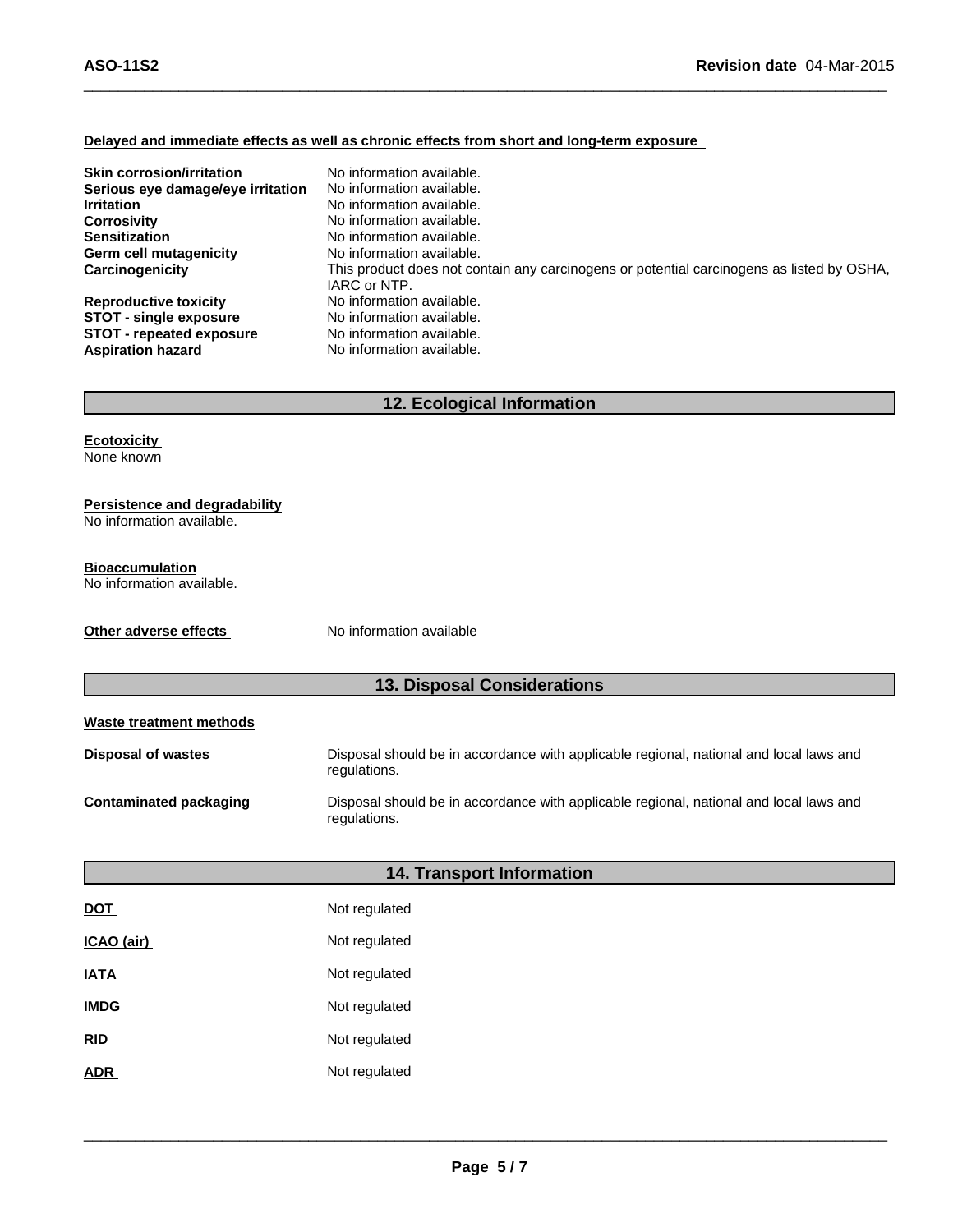# **15. Regulatory information**

 $\_$  , and the set of the set of the set of the set of the set of the set of the set of the set of the set of the set of the set of the set of the set of the set of the set of the set of the set of the set of the set of th

#### **International inventories TSCA** Complies **DSL/NDSL**<br> **EINECS/ELINCS EINECS/ELINCS Complies EINECS/ELINCS ENCS** Not Determined **IECSC** Complies<br> **IECEL** Not Deter

**KECL Not Determined**<br> **PICCS** Complies **PICCS** Complies<br> **AICS** Complies **AICS** Complies

#### **Legend:**

**TSCA** - United States Toxic Substances Control Act Section 8(b) Inventory **DSL/NDSL** - Canadian Domestic Substances List/Non-Domestic Substances List **EINECS/ELINCS** - European Inventory of Existing Chemical Substances/European List of Notified Chemical Substances **ENCS** - Japan Existing and New Chemical Substances **IECSC** - China Inventory of Existing Chemical Substances **KECL** - Korean Existing and Evaluated Chemical Substances **PICCS** - Philippines Inventory of Chemicals and Chemical Substances

**AICS** - Australian Inventory of Chemical Substances

#### **US Federal Regulations**

#### **SARA 313**

Section 313 of Title III of the Superfund Amendments and Reauthorization Act of 1986 (SARA). This product does not contain any chemicals which are subject to the reporting requirements of the Act and Title 40 of the Code of Federal Regulations, Part 372

#### **SARA 311/312 Hazard Categories**

| Acute Health Hazard               | N٥ |
|-----------------------------------|----|
| Chronic Health Hazard             | No |
| Fire Hazard                       | N٥ |
| Sudden release of pressure hazard | N٥ |
| <b>Reactive Hazard</b>            | N٥ |

#### **CWA (Clean Water Act)**

This product does not contain any substances regulated as pollutants pursuant to the Clean Water Act (40 CFR 122.21 and 40 CFR 122.42)

#### **CERCLA**

This material, as supplied, does not contain any substances regulated as hazardous substances under the Comprehensive Environmental Response Compensation and Liability Act (CERCLA) (40 CFR 302) or the Superfund Amendments and Reauthorization Act (SARA) (40 CFR 355). There may be specific reporting requirements at the local, regional, or state level pertaining to releases of this material

#### **US State Regulations**

#### **California Proposition 65**

This product does not contain any Proposition 65 chemicals

#### **U.S. State Right-to-Know Regulations**

This product does not contain any substances regulated by state right-to-know regulations